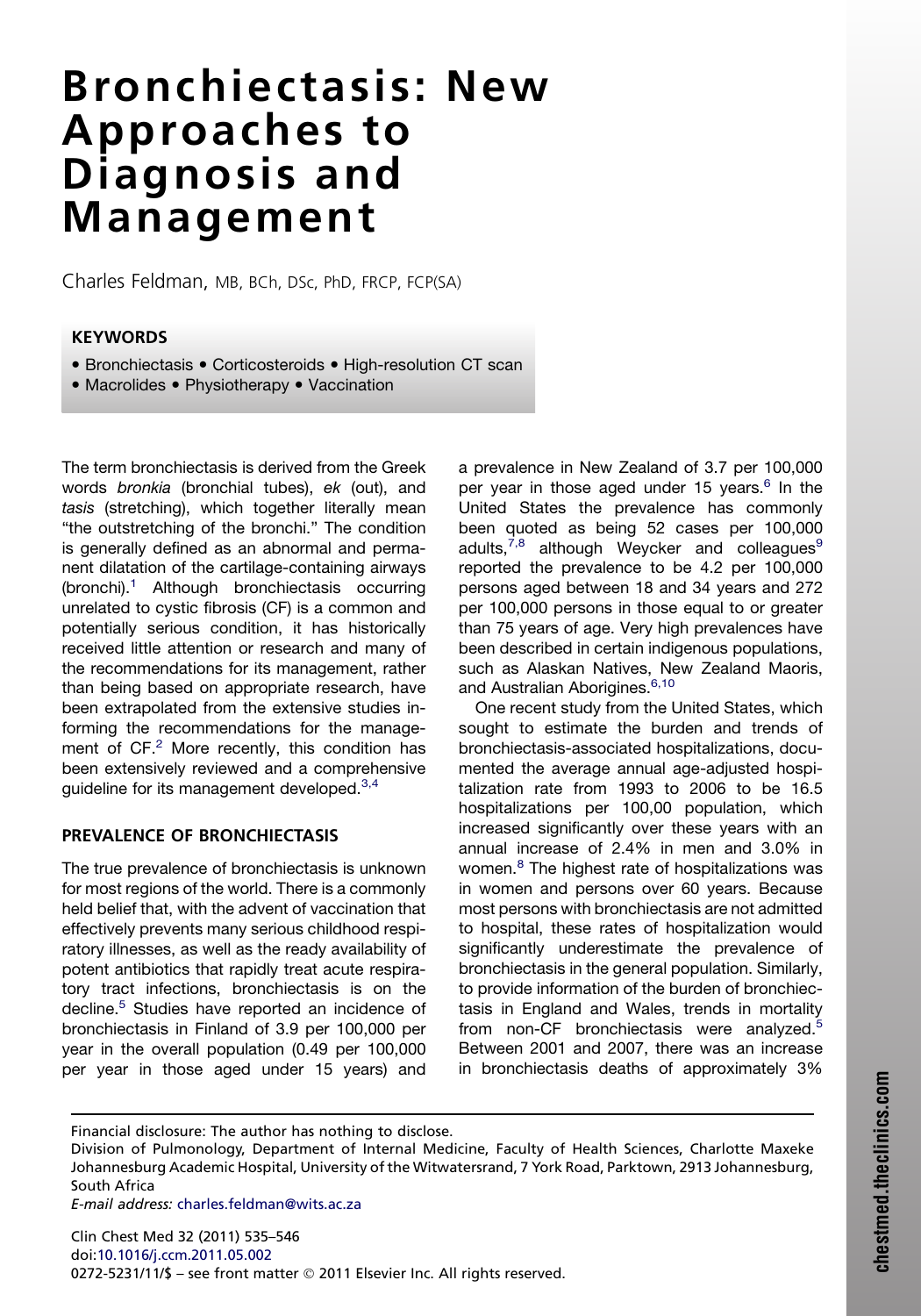per year, which were similar among men and women. As with the hospitalization rates, mortality rates will clearly underestimate the total burden of the bronchiectasis problem in the population.

# CAUSES AND PATHOGENESIS

A detailed description of the pathophysiology and associated causes of bronchiectasis is beyond the scope of this article, but has been extensively reviewed elsewhere.[11–15](#page-8-0) Bronchiectasis results from the occurrence of one of three main pathogenic mechanisms: bronchial wall injury, bronchial lumen obstruction, and traction from adjacent fibrosis.<sup>[14](#page-9-0)</sup> The dominant feature of bronchiectasis is clearly the presence of airway inflammation, in association with bacterial infection, and, in partic-ular, nonclearing infection.<sup>[10](#page-8-0)</sup> This theory was put forward as the "vicious cycle hypothesis" by Professor Peter Cole<sup>[16](#page-9-0)</sup> many years ago, which proposed that an initial airway insult, such as an infection, often on the background of genetic susceptibility, compromised host clearance mechanisms and, in particular, the mucociliary escalator mechanism, which facilitated persistent bacterial colonization and infection. This damages the airway further, both directly and indirectly. as a consequence of the initiation of a secondary host inflammatory response.<sup>[10,13](#page-8-0)</sup>

There are many medical conditions that may lead to the development of bronchiectasis and these are detailed elsewhere.<sup>[1,2,10,13,14](#page-8-0)</sup> Box 1 depicts the potential causes of bronchiectasis. An important and frequent question is whether knowledge of the underlying medical cause leads to a change in management of patients with bronchiectasis. One study investigating this question in two tertiary pediatric units in the United Kingdom and Hong Kong identified the cause in 74% of cases. Furthermore, they found that immunodeficiency and intrinsic abnormalities accounted for the majority of cases of non-CF bronchiectasis and that knowledge of a specific causal agent (in 56% of children) led to a modification in management.<sup>[17](#page-9-0)</sup> This has been confirmed in the adult setting in a study at the Brompton hospital in London, United Kingdom.<sup>[18](#page-9-0)</sup> In that study, 165 patients were confirmed to have bronchiectasis on CT scan of the chest. An underlying cause was identified in 122 (74%) patients. Knowledge of the underlying cause directly affected management of 61 (37%) patients. All these studies suggest that investigation of the underlying causes of bronchiectasis leads to an alteration in therapy to target these specific conditions in many more cases than was previously thought, which can have significant prognostic implications.<sup>[19,20](#page-9-0)</sup>

#### Box 1 Recognized causes of bronchiectasis (associated conditions in italics)

- Postinfective
	- o Severe pneumonia
	- Tuberculosis
	- Pertussis
	- Measles
- Impaired mucociliary clearance
	- $\circ$  CF
	- o Primary ciliary dyskinesia
	- Young's syndrome
- Immune deficiency
	- Common variable immune deficiency
	- $\circ$  Specific polysaccharide antibody deficiency
	- o Secondary immunodeficiency, eg, malignancy (chronic lymphocytic leukemia) or human immunodeficiency virus infection
- Exaggerated immune response
	- Allergic bronchopulmonary aspergillosis
	- Graft versus host disease
	- o Inflammatory bowel disease (ulcerative colitis and Crohn's disease)
- Congenital abnormalities of the bronchial wall
	- Mounier-Kuhn syndrome
	- Williams-Campbell syndrome
	- Marfan syndrome
- Inflammatory pneumonitis
	- Aspiration of gastric contents
	- Smoke inhalation
- Fibrosis (traction bronchiectasis)
	- Sarcoidosis
	- $\circ$  Idiopathic pulmonary fibrosis
- Mechanical obstruction
	- Foreign body
	- Tumor
	- Extrinsic compression (eg, lymph node)
- Miscellaneous conditions
	- $\circ$  Primary Mycobacterium avium complex infection ("Lady Windermere syndrome")
	- Connective tissue diseases, eg, rheumatoid arthritis, systemic lupus erythematosus, Sjögren syndrome
	- Pulmonary sequestration
	- Yellow nail syndrome
	- $\circ$  Infertility (primary ciliary dyskinesia, cystic fibrosis, Young syndrome)
	- Diffuse panbronchiolitis
	- $\circ$   $\alpha_1$ -Antitrypsin deficiency

Data from Zoumot Z, Wilson R. Respiratory infection in noncystic fibrosis bronchiectasis. Curr Opin Infect Dis 2010;23:165–70.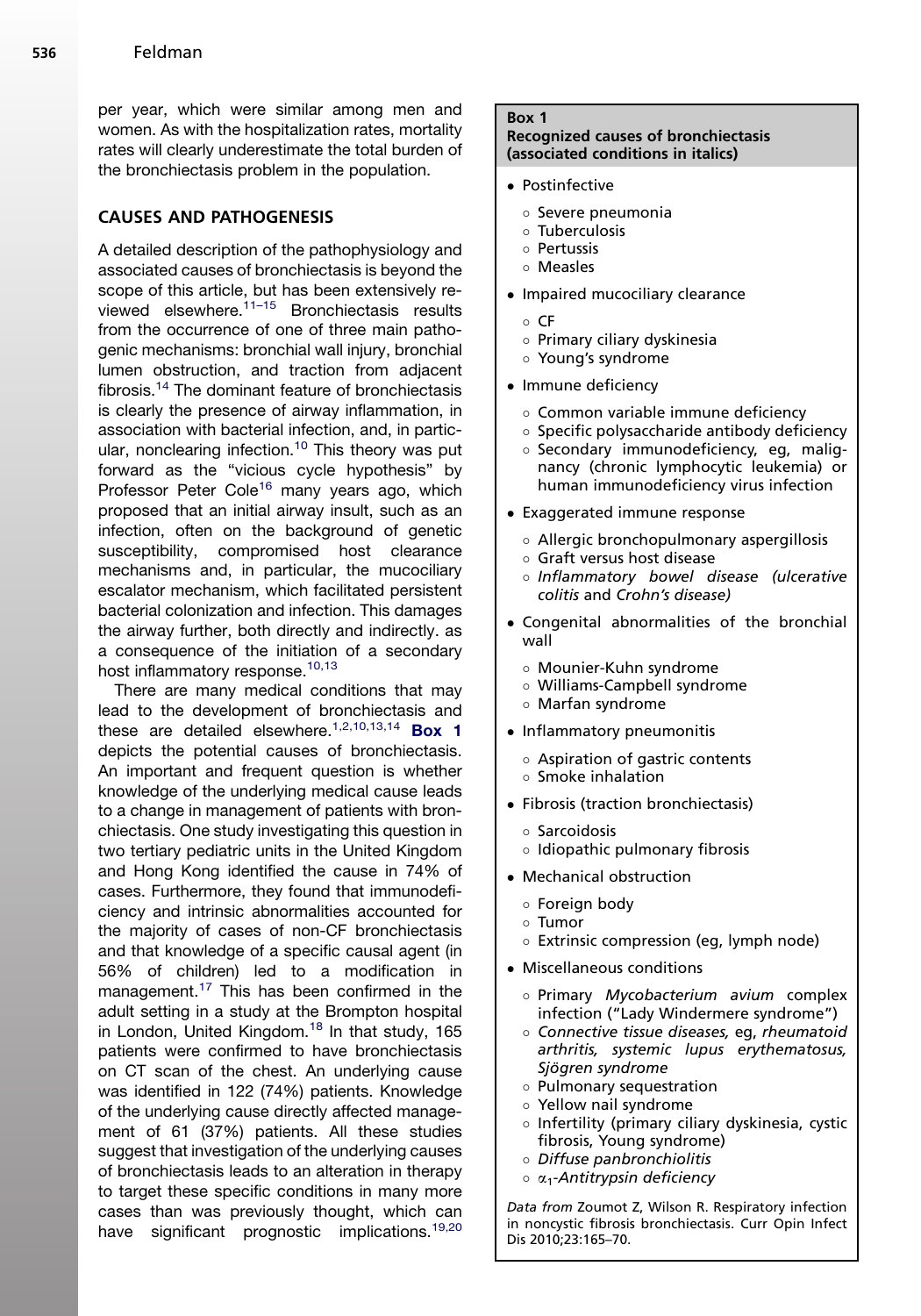Examples of treatable conditions are common variable immunodeficiency, allergic bronchopulmonary aspergillosis, nontuberculosis mycobacterial infections, airway obstruction, inflammatory bowel disease, and several others.<sup>[20,21](#page-9-0)</sup>

## **DIAGNOSIS**

The diagnosis of bronchiectasis should be suspected in any individual presenting with persistent daily cough with mucopurulent sputum.<sup>[22](#page-9-0)</sup> Interestingly, it is said that sputum volume correlates with quality of life and the lung function decline in patients with bronchiectasis.<sup>[23](#page-9-0)</sup> Furthermore, the Leicester Cough Questionnaire (LCQ), a symptomspecific questionnaire designed to assess the impact of cough severity, has been found reliable for use in patients with non-CF bronchiectasis. It can discriminate disease severity and does respond to change in status as a consequence of treatment.<sup>24</sup>

A large number of additional symptoms may be present, including hemoptysis, chest pain, dyspnea, decreased effort tolerance; as well as constitutional symptoms, including fatigue, malaise, lethargy and weight loss—but these are nonspecific.[1,7,10,22](#page-8-0) Physical findings are also nonspecific and may include clubbing of the digits and crackles and wheezing in the chest.<sup>[1,10,22](#page-8-0)</sup>

A plain chest radiograph is said to be essential and may arouse suspicion or show the features characteristic of bronchiectasis. $<sup>2</sup>$  $<sup>2</sup>$  $<sup>2</sup>$  However, it is</sup> insufficiently sensitive for the adequate diagnosis of the condition,  $1,7,22$  detecting fewer than 50% of cases in one study in which the presence of bronchiectasis was subsequently confirmed on bronchography.<sup>[25](#page-9-0)</sup>

Although bronchography was previously commonly used to confirm the presence and extent of bronchiectasis, it was replaced many years ago by high-resolution CT (HRCT) scanning of the chest, which has become the gold standard for the diagnosis; standard HRCT criteria for es-tablishing the diagnosis exist.<sup>[1,7,10,14,22](#page-8-0)</sup> The most specific HRCT scanning findings suggestive of bronchiectasis are (1) internal diameter of the bronchus is wider than the adjacent pulmonary artery (ie, signet ring formation), (2) failure of the bronchi to taper, and (3) bronchi being visualized in the outer 1 to 2 cm of the lung fields.<sup>[10,13,22](#page-8-0)</sup> A number of less sensitive findings are also described. In contrast to established bronchiectasis occurring in adults, some children with bronchiectasis have been shown to have resolution or considerable improvement of the changes seen on CT scanning, suggesting the possibility that the condition may be reversible in some cases.<sup>[6](#page-8-0)</sup>

Interestingly, the extent of involvement of lungs documented on HRCT scanning has been shown to correlate with both functional changes and clinical outcomes,  $22,26,27$  with one study showing a correlation between HRCT score and both lung function testing and systolic pulmonary artery pressure.<sup>[28](#page-9-0)</sup> Clearly, the improved ability to diagnose bronchiectasis with the use of HRCT scanning has contributed, at least partly, to the apparent increased prevalence of bronchiectasis noted.[8](#page-8-0) A detailed description of the HRCT scan findings in the different conditions associated with bronchiectasis is discussed elsewhere.<sup>[14](#page-9-0)</sup> Fig. 1 demonstrates the presence of severe cystic bronchiectasis in the right lower lobe of an adult patient on HRCT scan of the chest.

Because of concerns about radiation exposure as a consequence of HRCT scanning, particularly in children, Montella and colleagues $^{29}$  $^{29}$  $^{29}$  studied the validity of 3.0T MRI scanning compared with four-slice HRCT scanning of the chest in 41 subjects aged 16 to 29 years with non-CF bronchiectasis. The researchers compared the prevalence of lung abnormalities found using each technique, the agreement between the modified Helbich scores for the two techniques, and the correlation between the modified Helbich scores and the lung function tests. They found a similar prevalence of lung abnormalities using the two imaging techniques, with a good to excellent agreement between the two modalities for all subscores and total score. Furthermore, HRCT and MRI total scores and bronchiectasis scores correlated significantly with pulmonary function tests. The investigators indicated that these results suggest that MRI is a radiation-free alternative to HRCT scanning for the follow up of non-CF



Fig. 1. Severe cystic bronchiectasis in the right lower lobe of an adult patient, demonstrated with HRCT scan of the chest.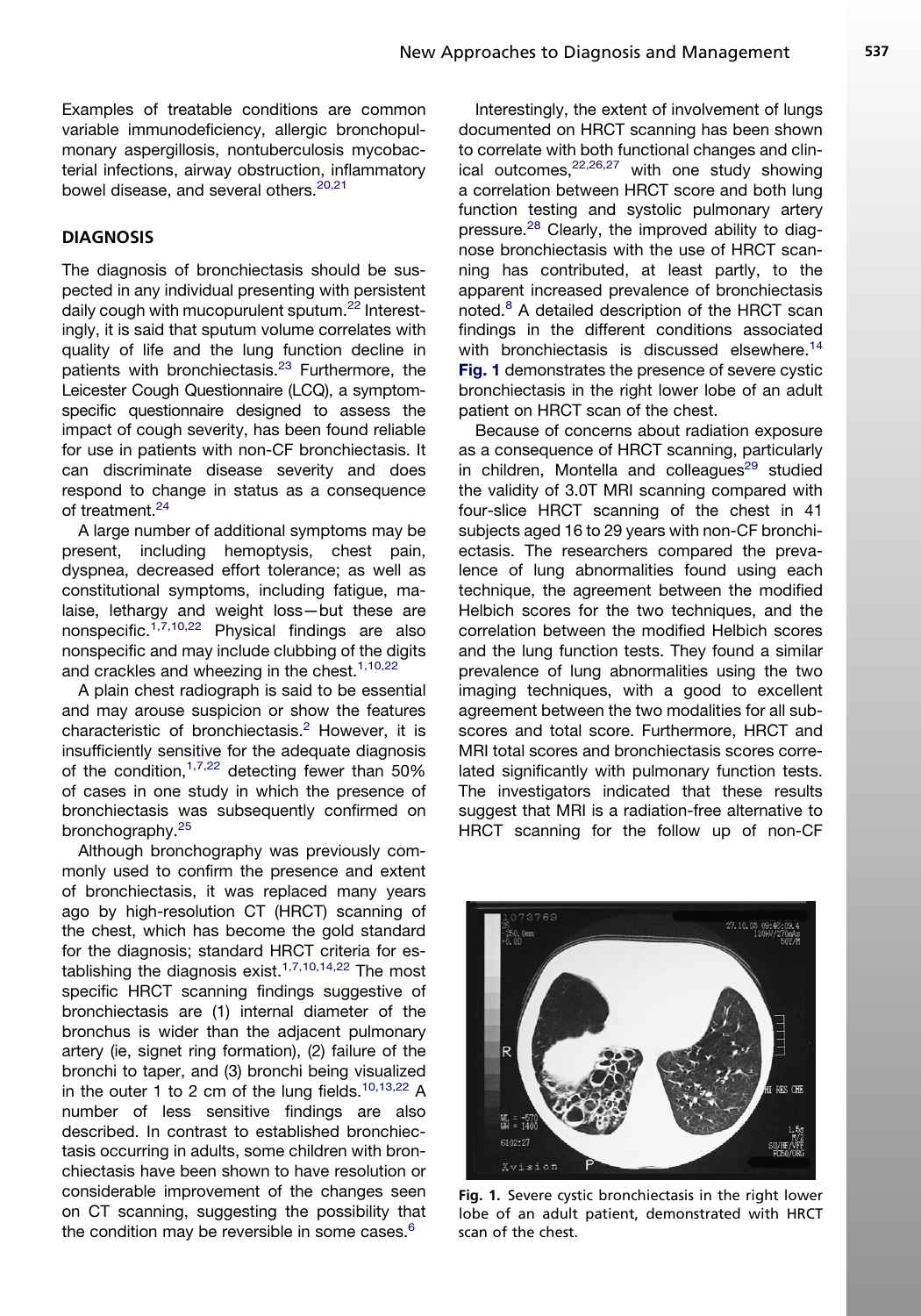bronchiectasis.[29](#page-9-0) Limitations to its widespread use include limited availability and the need for respiratory gating or prolonged breath holding during the acquisition of the MRI images.

The lung function studies in patients with bronchiectasis usually show an obstructive defect and there may or may not be evidence of airway hyperreactivity.<sup>[1,7,22](#page-8-0)</sup> Additional testing that is recommended in patients with bronchiectasis, once the presence of the condition is confirmed on HRCT scanning, includes a further diagnostic workup to reveal the underlying cause, and an evaluation of sputum microbiology.<sup>[1,2,7,13,22](#page-8-0)</sup> Routinely recommended additional investigations in patients with bronchiectasis, together with investigations that are recommended to be reserved for selected cases, are shown in **Box 2.** 

With regard to sputum examination in patients with established bronchiectasis, a large number of different pathogens have been identified in the various microbiological studies and, conversely, even in the presence of good quality and purulent sputum samples, pathogenic bacteria may fail to grow.<sup>[13](#page-9-0)</sup> The main bacterial pathogens that are commonly isolated are *Haemophilus influenzae* (29%–70%) followed by *Pseudomonas aeruginosa* (12%–31%). It has been suggested that the microbiological flora varies with the severity of the disease, that patients with best preserved lung function may not have bacteria cultured from their sputum, and that, as lung function declines, *H influenza,* becomes dominant, followed with the presence of more severe disease by *P aeruginosa*. [13](#page-9-0) Additional microorganisms that may be encountered include *Streptococcus pneumoniae, Haemophilus parainfluenzae, Staphylococcus aureus,* and *Moraxella catarrhalis.*[25](#page-9-0) It is commonly recommended that sputum examination should be performed, because identification of a pathogen and characterization of its antimicrobial susceptibility pattern would aid in decisions regarding antibiotic therapy, should it become needed.

It is also important to remember that, in addition to these common bacterial pathogens, patients with bronchiectasis may have infection with tuberculosis or nontuberculosis mycobacteria, and occasionally even fungi, such as *Aspergillus* spp, warranting therapy that is more specific.<sup>[30](#page-9-0)</sup>

## MANAGEMENT

A myriad of treatment options are potentially available for the management of patients with bronchiectasis, but only a limited number of studies have investigated these options in non-CF cases. Many of them included small numbers of patients and few were randomized or blinded.<sup>[15,31,32](#page-9-0)</sup> Many of

#### Box 2

#### Recommendations for the investigation of bronchiectasis

#### All patients

- Chest radiograph (posterior anterior and lateral)
- $\circ$  Sinus radiographs
- Respiratory function tests
- $\circ$  Blood investigations<sup>a</sup>
- $\circ$  Sputum microscopy eosinophils and culture
- o Sputum smear and culture for acid-fast
- bacilli o Skin tests (atopy, Aspergillus)
- o High-resolution, thin-section CT scan
- o Sweat test (nasal potential difference, genotyping)
- Nasal mucociliary clearance (cilia studies if abnormal)
- Selected patients
	- Fiberoptic bronchoscopy
	- Barium swallow (video fluoroscopy)
	- Respiratory muscle function
	- o Semen analysis
	- Tests for associated conditions
	- Blood tests for rarer immune deficiencies

<sup>a</sup> To include: differential white blood cell count; total immunoglobulin (lg) levels of IgA, IgE, and IgG subclasses; Aspergillus radioallergosorbent test and precipitins; rheumatoid factor and antinuclear antibodies;  $\alpha_1$ -antiproteinase.

Data from Wilson R. Bronchiectasis. In: Niederman MS, Sarosi G, Glassroth J, editors. Respiratory infections. 2nd edition. Philadelphia: Lippincott, Williams and Wilkins; 2001. p. 347–59.

the current recommendations are based on studies and recommendations in patients with CF and extrapolation from the management of other respiratory conditions, or based on expert opinion. $2<sup>1</sup>$  The general goals of the treatment in bronchiectasis are to limit the cycle of infection and inflammation and, therefore, the progression of the airway damage, to improve the symptoms, to reduce the number of exacerbations, and to improve the quality of life.<sup>[1,7,22](#page-8-0)</sup>

## General Supportive Therapy

General health measures such as adoption of good nutrition, nonsmoking strategy, regular exercise, and exposure to fresh air are all considered to be beneficial to patients with respiratory diseases.<sup>[15,32](#page-9-0)</sup> Furthermore, pulmonary rehabilitation, which is of proven benefit in patients with chronic obstructive pulmonary disease (COPD) may also be of benefit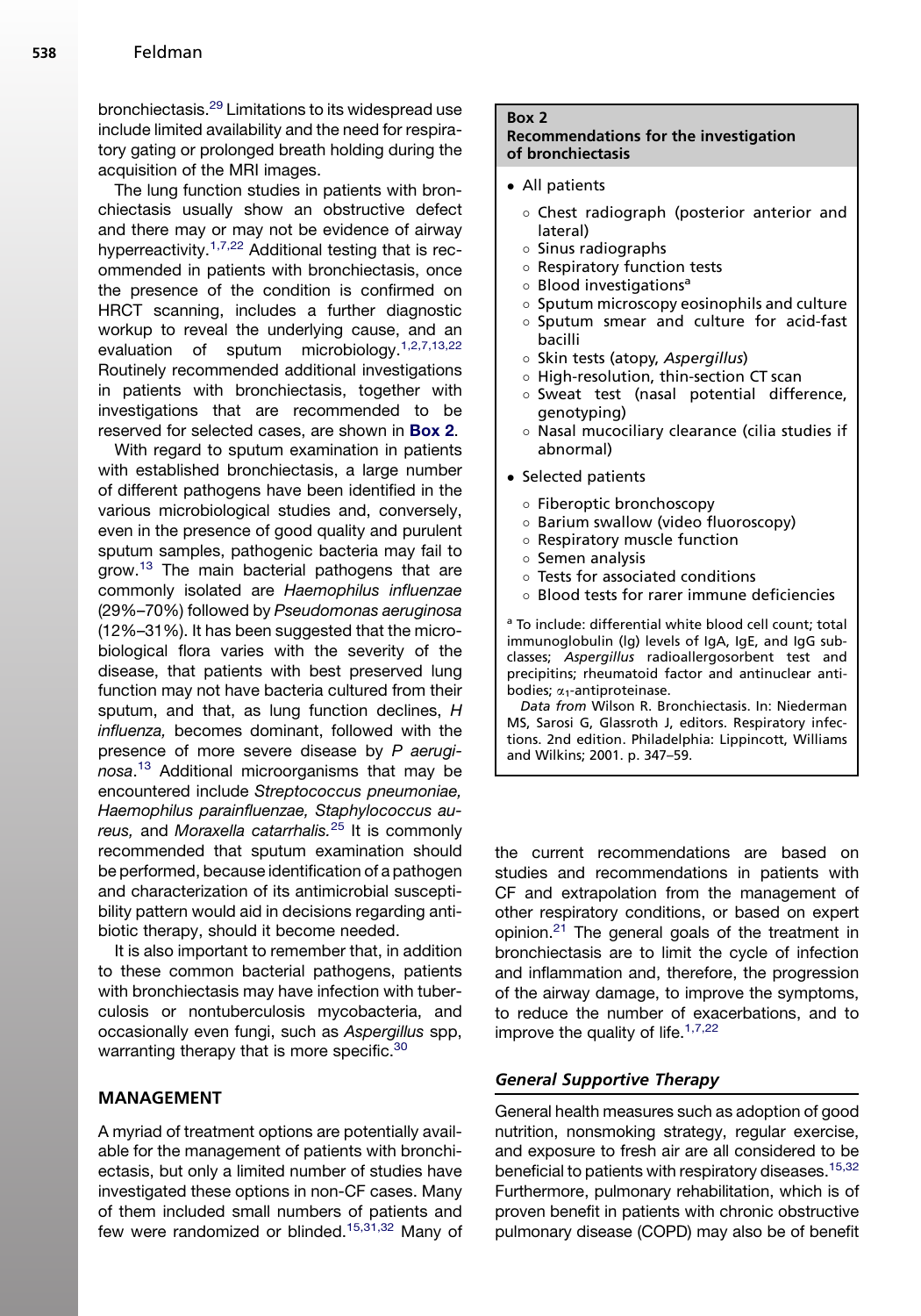to patients with bronchiectasis. Severely affected cases may benefit from long-term oxygen therapy and even noninvasive ventilation using bilevel posi-tive airway pressure (BiPAP).<sup>[15](#page-9-0)</sup> In general, it is recommended that patients with bronchiectasis be managed by a team of health care professionals trained in the management of this condition, including physicians, physiotherapists, nurses, occupational therapists, and psychologists.<sup>[15](#page-9-0)</sup> In this regard, one group of investigators undertook a randomized controlled crossover trial of nurse practitioner-led versus doctor-led outpatient care of patients in a bronchiectasis clinic and concluded that nurse practitioner-led care for such patients within a chronic chest clinic was safe and as effective as doctor-led care, but may consume more resources.[33,34](#page-9-0) The development of a management plan for patients with bronchiectasis may be beneficial and should be tailored to individual cases. $32$ 

## Treatment of the Underlying Causative **Conditions**

As indicated above, there is evidence that investigation for the cause in patients with bronchiectasis may identify the underlying condition in a substantial number of cases. Furthermore, it is recommended that should an underlying treatable cause be identified, it should be appropriately managed. However, what is less clear is whether this has a clear-cut effect on the natural history of the bron-chiectasis in many cases.<sup>[22](#page-9-0)</sup>

# Prevention of Secondary Infection with Vaccination

#### Influenza vaccination

There is no evidence for or against routine influenza vaccination in children or adults with bronchiectasis.<sup>[35](#page-9-0)</sup> However, influenza vaccination is widely recommended for use in both groups of patients, in adults in particular because of a reduction in exacerbations in patients with COPD, many of whom have coexistent bronchiectasis.<sup>[2](#page-8-0)</sup>

#### Pneumococcal vaccination

The use of pneumococcal vaccination as routine management of bronchiectasis in adults and chil-dren was evaluated in a Cochrane review.<sup>[36](#page-9-0)</sup> One open-label, randomized study in 167 adults with chronic lung diseases, including bronchiectasis, compared 23-valent pneumococcal vaccine together with influenza vaccine to influenza vaccine alone and found a significant reduction in exacerbations in the former group, but no difference in pneumonia episodes in the two groups and no data on lung function decline.<sup>[36](#page-9-0)</sup> The investigators also identified one small, nonrandomized, study in children, which, although it showed eradication of *S pneumoniae* in sputum, had no clinical benefit. $2,36$  The investigators concluded that there was limited evidence to support use of 23-valent pneumococcal vaccination in adults and circumstantial evidence to support its use of children with bronchiectasis.<sup>[36](#page-9-0)</sup> However, there is a general recommendation for routine vaccination against pneumococcal infection in both adults and children with bronchiectasis.

## Mobilization of Airway Secretions

Effective clearance of mucus from the airways is one of the most important, perhaps crucial, treatment modalities that can be instituted in patients with bronchiectasis. It may break the vicious cycle of the disease process by decreasing the stagnation of mucus and mucus plug formation with associated bacterial colonization, recurrent infec-tion, and inflammation.<sup>[32](#page-9-0)</sup> Chest physiotherapy has been used for many years and a number of techniques are available for mobilizing secretions, such as postural drainage, active cycle of breathing techniques (ACBT), positive expiratory pressure (PEP), oscillatory PEP devices, and high-frequency chest wall percussion.<sup>[32](#page-9-0)</sup> One recent, small, randomized control trial using the LCQ as the primary endpoint, and multiple secondary endpoints, concluded that regular chest physiotherapy in patients with non-CF bronchiectasis had small, but significant, benefits $37$ despite earlier negative systematic reviews. However, few controlled trials have evaluated the optimal technique and multiple questions still remain. $38$  Eaton and colleagues $39$  compared the use of a flutter (PEP) device versus ACBT, with or without postural drainage (PD). The three techniques were studied in random order over a week in 36 patients with non-CF bronchiectasis. All three techniques were well tolerated, and patient preference was 44% for the Flutter device, 22% for ACBT, and 33% for ACBT-PD. However, ACBT-PD proved most effective acutely, with total sputum production wet weight twice that of the other two techniques. Exercise and inspiratory muscle training appear to improve exercise toler-ance and capacity, as well as quality of life. [32,40](#page-9-0)

#### Mucolytics and inhaled hyperosmolar agents

With regard to the use of adjunctive agents to improve clearance of mucus, the latest Cochrane review indicated that there was not enough evidence to evaluate their routine use, although high-dose bromhexine coupled with antibiotics may help sputum production and clearance.<sup>[41](#page-9-0)</sup> Some benefit was also shown in one study with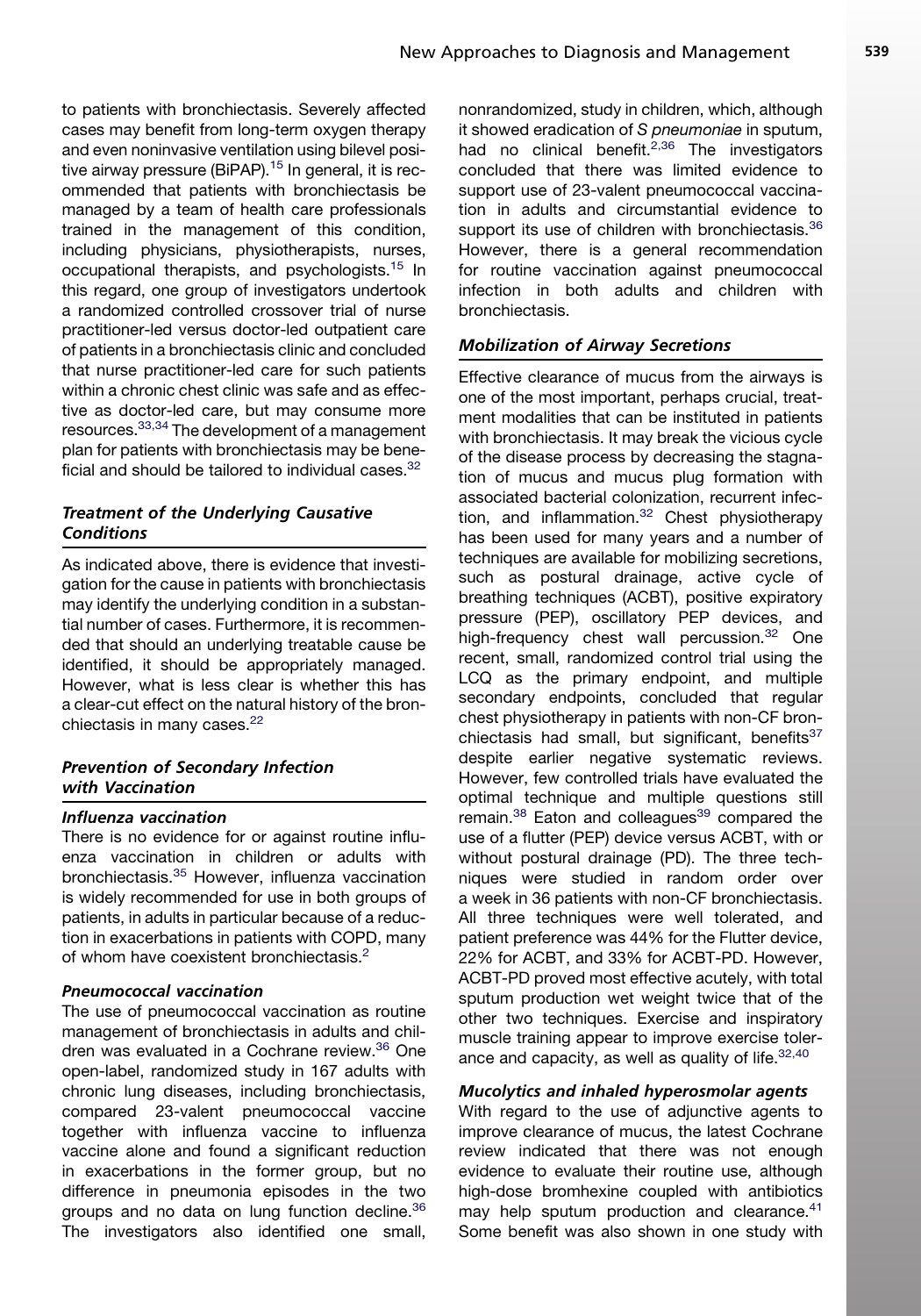erdosteine.<sup>7,42</sup> Certainly recombinant human DNase has not shown to be beneficial in non-CF bronchiectasis and may be potentially harmful.<sup>32,43</sup>

A number of recent studies and an earlier Cochrane review suggested that inhaled mannitol improved the physical properties of mucus and increased tracheobronchial mucus clearance in patients with bronchiectasis.<sup>44-49</sup> Furthermore, a small study of nebulized hypertonic saline as an adjunct to physiotherapy in patients with stable bronchiectasis showed small but significant bene-fits; thus warranting a longer term study.<sup>[50](#page-10-0)</sup>

## Bronchodilator Therapy

Although a substantial number of patients with bronchiectasis have airflow obstruction with airway hyperreactivity and a significant bronchodilator response, for which bronchodilators are used, there are no randomized, controlled trails investigating the effects of short-acting or longacting beta-agonists, short-acting anticholinergics, or methylxanthines in the management of patients with bronchiectasis.<sup>[1,51–55](#page-8-0)</sup> One study evaluated the role of the long-acting anticholinergic, tiotropium in patients with chronic airway mucus hypersecretion, including three cases with bronchiectasis, and showed improved symptoms of cough, sputum, and breathlessness, warranting further investigation.<sup>[56](#page-10-0)</sup>

Furthermore, no randomized controlled trials were identified investigating the potential role of leukotriene antagonists for the management of bronchiectasis.<sup>[57](#page-10-0)</sup>

## Antibiotic Therapy

A myriad of articles have been written regarding appropriate antibiotic management in patients with bronchiectasis. Antibiotics may be instituted for the management of acute infective exacerbations, but have also been used for maintenance therapy, and options for therapy include both short-course and prolonged antibiotic therapy, given orally and/or parenterally, as well as nebulized antibiotic therapy, such that these decisions remain a complicated issue.<sup>[32](#page-9-0)</sup> With regard to the different classes of antibiotics, it is important to remember that different patients may be colonized and/or infected with different pathogens, there may be changes in the bacteria isolated at different stages of disease, and some patients may be colo-nized simultaneously with multiple pathogens.<sup>[32](#page-9-0)</sup> It is useful to obtain sputum specimens for microbiological culture (sometimes multiple) to help identify the infecting microorganisms, which should be targeted for antibiotic therapy[.32](#page-9-0)

Antibiotics are most commonly used for the management of acute exacerbations and the specific choice of agent would best be guided by the pathogens isolated and their antimicrobial susceptibility patterns. In general terms, in clinical practice patients appear to respond well to broad spectrum antibiotics effective against*P aeruginosa*, *H influenzae*, and *S aureus*. [43](#page-9-0) One or two standard agents may be given orally, commonly for between 7 and 14 days. Although longer courses are sometimes used there is no clear cut evidence for their benefit.[32](#page-9-0) Intravenous antibiotics may be given to patients who are severely ill or who are not responding to oral therapy. $32$  In one study, a 14-day course of intravenous antibiotics improved systemic symptoms, sputum volume and bacterial clearance, inflammatory markers, and quality of life (but not forced expiratory volume in 1 second and forced vital capacity).<sup>58</sup>

There is also a substantial body of literature on the use of prolonged antibiotics in patients with bronchiectasis, most commonly in patients with severe and purulent bronchiectasis (severe bronchial sepsis), and particularly in cases not responding to conventional courses of antibiotics.  $59-63$ These studies have shown small benefit with regard to reduction of symptoms, improved sputum parameters, reduction in lung inflammation, and improvement in lung function.[32](#page-9-0) It is commonly recommended that if long-term antibiotics are to be used in patients with bronchiectasis their use be confined to the subset of patients with chronic bronchial sepsis who are not responding to conventional antibiotic therapy or perhaps in cases with frequent exacerbations. There is, however, emerging evidence for the use of long-term macrolide therapy in patients with bronchiectasis (see later discussion).

Similarly, there are also a large number of publications describing the use of inhaled antibiotics (in particular tobramycin<sup>[64–66](#page-10-0)</sup> and gentamicin, <sup>[67](#page-10-0)</sup> as well as other antibiotics<sup>[68,69](#page-10-0)</sup>) in patients with bronchiectasis and particularly in the setting of *P aeruginosa* infection. Although some benefits have been documented in these studies, including a decrease in bacterial density, the benefits appear to be less than in CF cases and adverse events, such as bronchospasm, appear to be more common in adults with non-CF bronchiectasis than reported in the CF population. $70$ 

#### Antiinflammatory Therapy

The two agents that may be considered for use because of their antiinflammatory properties are corticosteroids and the macrolides. [Table 1](#page-6-0) is a summary of studies on the use of inhaled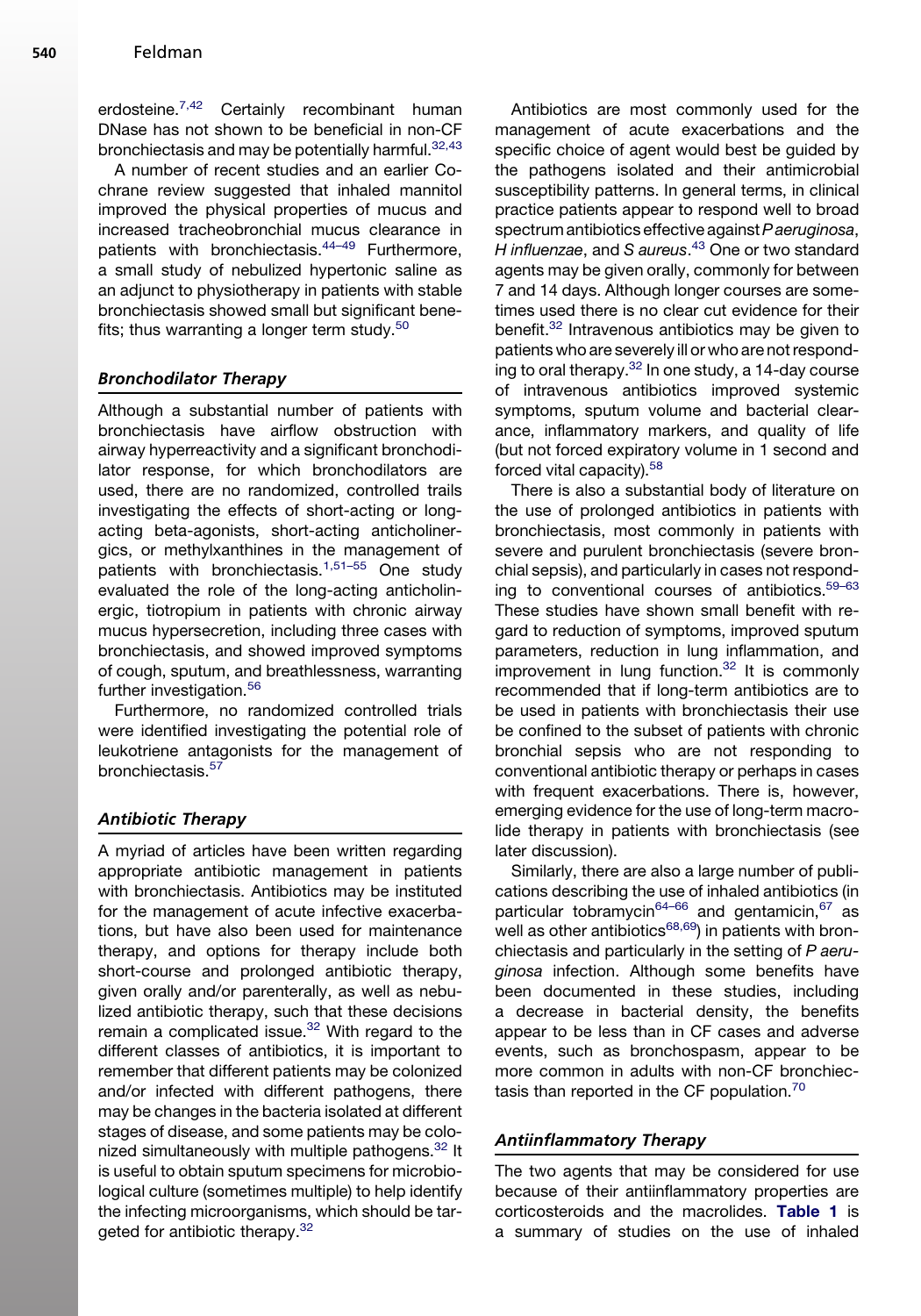| iable i<br>Summary of clinical trials of ICS and macrolides in bronchiectasis |            |                                                                   |                                                              |                                                                 |
|-------------------------------------------------------------------------------|------------|-------------------------------------------------------------------|--------------------------------------------------------------|-----------------------------------------------------------------|
| <b>Study (Year)</b>                                                           | No. of Pts | <b>Study Design</b>                                               | <b>Therapy (Daily Dose)</b><br>and Duration                  | <b>Findings</b>                                                 |
| ICS                                                                           |            |                                                                   |                                                              |                                                                 |
| Elborn et al, 75 1992                                                         | 20         | Randomized,<br>double-blind,<br>crossover, placebo-<br>controlled | Beclomethasone<br>$(1500 \mu g) 6 \text{ wk}$                | ¿Daily sputum,<br>minor changes in<br>PEFR and FEV <sub>1</sub> |
| Tsang et al, 76 1998                                                          | 24         | Randomized,<br>double-blind,<br>placebo-<br>controlled            | Fluticasone<br>propionate<br>$(500 \mu g)$ 52 wk             | ↓ Sputum markers<br>(IL-1, IL-8, LTB4)                          |
| Tsang et al, 71 2005                                                          | 73         | Randomized,<br>double-blind,<br>placebo-<br>controlled            | Fluticasone<br>propionate<br>$(1000 \,\mu g)$ 52 wk          | ↓ Sputum volume in<br>subgroups                                 |
| Martinez-Garcia<br>et al, 72 2006                                             | 86         | Randomized                                                        | Fluticasone<br>propionate<br>$(50$ and 1000 $\mu$ g)<br>6 mo | ↓ Sputum volume<br>and cough,<br>↑ quality of life              |
| <b>Macrolides</b>                                                             |            |                                                                   |                                                              |                                                                 |
| Koh et al, 88 1997                                                            | 25         | Randomized,<br>double-blind,<br>placebo-<br>controlled            | Roxithromycin<br>(8 mg/kg) 12 wk                             | LAirway reactivity<br>(methacholine<br>challenge)               |
| Tsang et al, 81 1999                                                          | 21         | Randomized,<br>double-blind,<br>placebo-<br>controlled            | Erythromycin<br>$(1000 \text{ mg})$ 8 wk                     | $\uparrow$ FEV <sub>1</sub> and FVC,<br>↓ sputum volume         |
| Davies and Wilson, 89<br>2004                                                 | 39         | Prospective study                                                 | Azithromycin<br>(dose varied) 4 mo                           | ↓ Symptoms and<br>sputum,<br>↑ spirometry (D <sub>LCO</sub> )   |
| Cymbala et al, 83 2005                                                        | 11         | Randomized, open-<br>label, crossover                             | Azithromycin<br>(1000 mg) 6 mo                               | ↓ Sputum volume                                                 |
| Yalcin et al, 84 2006                                                         | 34         | Randomized,<br>placebo-<br>controlled                             | Clarithromycin<br>(15 mg/kg) 3 mo                            | ↓ Sputum volume,<br>↓ sputum markers                            |

Abbreviations: D<sub>LCO</sub>, pulmonary diffusion capacity for carbon monoxide; FEV<sub>1</sub>, forced expiratory volume in 1 second; FVC, forced vital capacity; ICS, inhaled corticosteroids; IL, interleukin; LT, leukotriene; PEFR, peak expiratory flow rate; pts, patients;  $\uparrow$ , increased;  $\downarrow$ , decreased.

Data from King P. Is there a role for inhaled corticosteroids and macrolide therapy in bronchiectasis? Drugs 2007;67:965–74.

corticosteroids and macrolides in patients with bronchiectasis.

#### **Corticosteroids**

<span id="page-6-0"></span> $-11$ 

Corticosteroids may be indicated for use in patients with bronchiectasis for associated asthma, COPD, or airway hyperreactivity. However, there has been an interest in the use of corticosteroids for the management of patients with bronchiectasis, per se, both in the stable state and during exacerbations, because of the inflammatory nature of the condition, and a number of studies have been published.<sup>71–76</sup> Although some benefits were demonstrated, particularly in short-term trials (generally <6 months) of high-dose inhaled corticosteroids (ICS), a Cochrane review concluded that there was insufficient evidence to recommend the routine use of ICS in adults with stable-state bronchiectasis, but that a trial of this form of therapy may be justified in adults with difficult to control symptoms and in certain subgroups of cases, which needed to be balanced against potential risks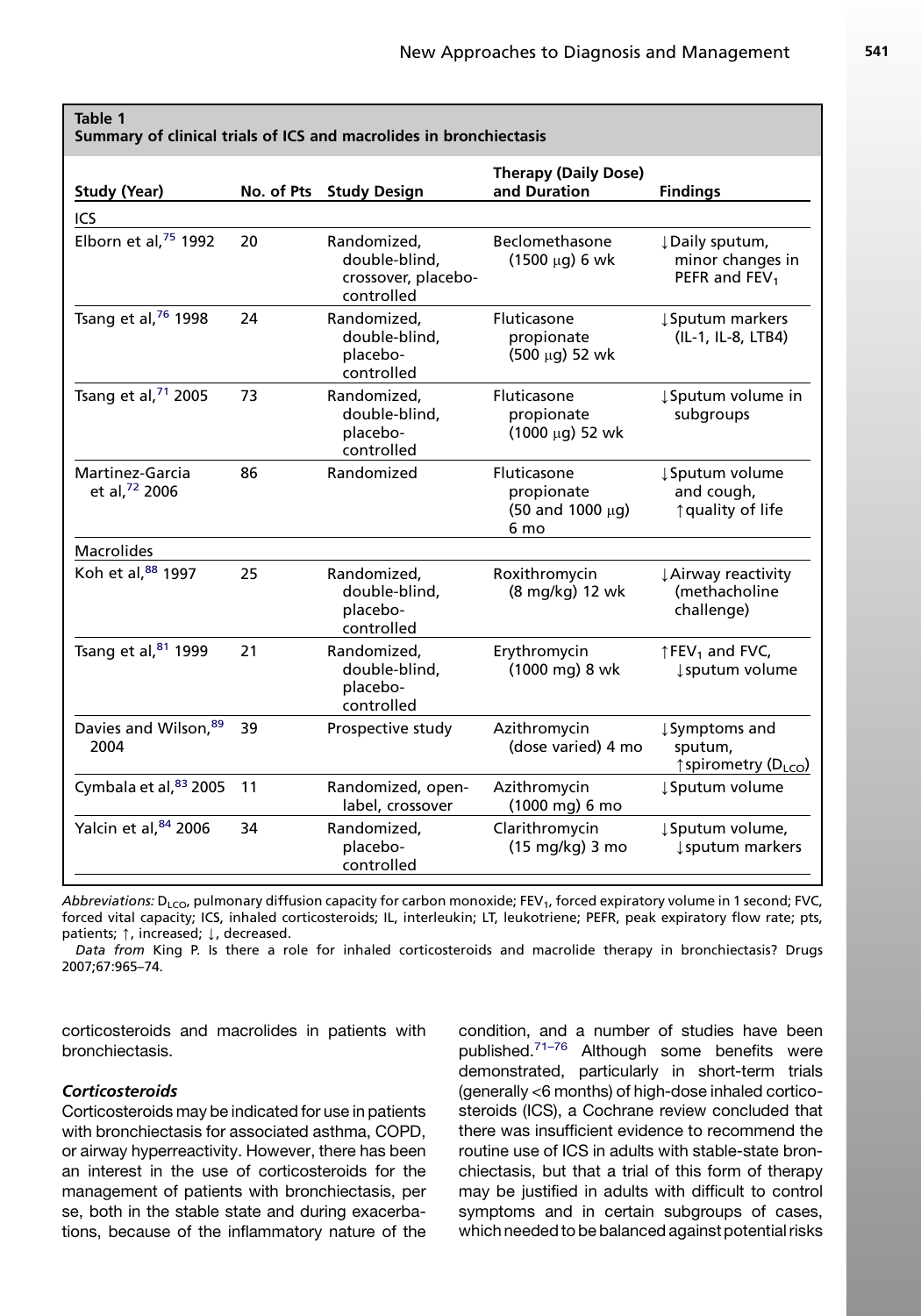of high dose ICS.<sup>[73](#page-10-0)</sup> Furthermore, the review indicated that no recommendations could be made with regard to ICS in adults during exacerbations or in children. Interestingly, a recent study indicated that a significant proportion of patients with bronchiectasis have evidence of adrenal suppression, particularly when ICS are also used, and that impaired cortisol response to stimulation is associ-ated with poor health status.<sup>[77](#page-10-0)</sup> These findings need to be investigated further.

The latest Cochrane review of oral corticosteroids in patients with bronchiectasis indicated that there were no randomized controlled trails on which to make a recommendation regarding oral corticosteroid use in either acute or stable bronchiectasis.[78](#page-11-0)

## Nonsteroidal antiinflammatory therapy

A Cochrane review published in 2010 indicated that there was insufficient evidence to support or refute the use of inhaled nonsteroidal antiinflammatory drugs (NSAIDs) in either adults or children with bronchiectasis, although one small study reported a reduction in sputum production and improved dyspnea in adults with chronic lung disease treated with inhaled indomethacin, sug-gesting the need for further studies.<sup>[79](#page-11-0)</sup> A Cochrane review of oral NSAIDs for children and adults with bronchiectasis failed to identify any randomized controlled trials, but the investigators concluded that, based on some benefit shown by inhaled NSAIDs in bronchiectasis, randomized, controlled trails need to be performed in this area.<sup>[80](#page-11-0)</sup>

#### **Macrolides**

Likewise, there is a substantial body of literature describing the use of macrolides (a range of 14 and 15-membered ring macrolides) in the management of patients with bronchiectasis, including adults and children.<sup>42,74,81-89</sup> An overview of these studies suggests that these agents appear to be very promising in the management of bronchiectasis and have the capacity to improve clinical status and lung function, while reducing lung inflammatory markers and volume of sputum in patients. One investigator's practice is to try the use of macrolides in selected patients with bronchiectasis for a 3 to 6 month period and discontinue therapy if there is no evidence of benefit with regard to quality of life and/or frequency of exacerbations.<sup>[42](#page-9-0)</sup>

As is the case with many other therapies investigated for this condition, most studies with macrolides were performed on relatively small patient cohorts, with varying length of treatment and follow-up.[74,86](#page-10-0) Furthermore, their long-term use needs to be balanced against the potential side

effects with these agents, including gastrointestinal and cardiac, and the potential for selection of antimicrobial resistance among respiratory pathogens.[90](#page-11-0) Caution also needs to be exercised if the possibility of *Mycobacterium avium* (MAC) infection exists in a patient for whom macrolide therapy is being contemplated because macrolide monotherapy increases the likelihood of emergence of macrolide resistance in MAC, which would be extremely problematic to treat.<sup>[42](#page-9-0)</sup> In such cases, the presence of MAC infection should be excluded with at least two negative, goodquality sputum specimens before macrolide therapy is commenced.<sup>[42](#page-9-0)</sup>

The mechanisms by which macrolides exert their beneficial effect in patients with bronchiectasis and other chronic inflammatory conditions of the airway is most likely multifactorial and extends beyond their antimicrobial activity. The 14- and 15 membered ring macrolides have been documented to have a number of useful properties, in addition to their antibacterial effects. They have significant effects on the mucociliary clearance mechanism through effects on ciliated airway epithelium and on mucus production and quality. They also have effects on the hosts' immune system and on the quorum sensing activity of bacteria, including pathogens important in patients with bronchiectasis, such as *P aeruginosa*, that are otherwise totally resistant to these antibiotics.<sup>[74,91](#page-10-0)</sup>

#### **Surgery**

Aggressive medical therapy is recommended before surgery is contemplated.<sup>[11](#page-8-0)</sup> Specific surgical indications include (1) life-threatening conditions, such as hemoptysis, (2) localized disease causing severe symptoms, which are nonresponsive to medical therapy, (3) resectable disease causing persistent focal infection, and (4) localized resectable disease with failure to thrive.<sup>[11](#page-8-0)</sup> Although there are a large number of studies published describing the clinical experience with various surgical techniques in the management of bronchiectasis from individual thoracic surgery units, including several recent ones,[92–99](#page-11-0) the latest Cochrane review indicated that there were no randomized or controlled trials comparing surgery with nonsurgical treatment for bronchiectasis such that it was not possible to provide an unbiased estimate of the benefit of surgery compared with conservative treatment.<sup>[100](#page-11-0)</sup>

#### **PROGNOSIS**

In the pre-antibiotic era, the mortality rate in patients with bronchiectasis was estimated to be greater than 25%, but this has undoubtedly improved with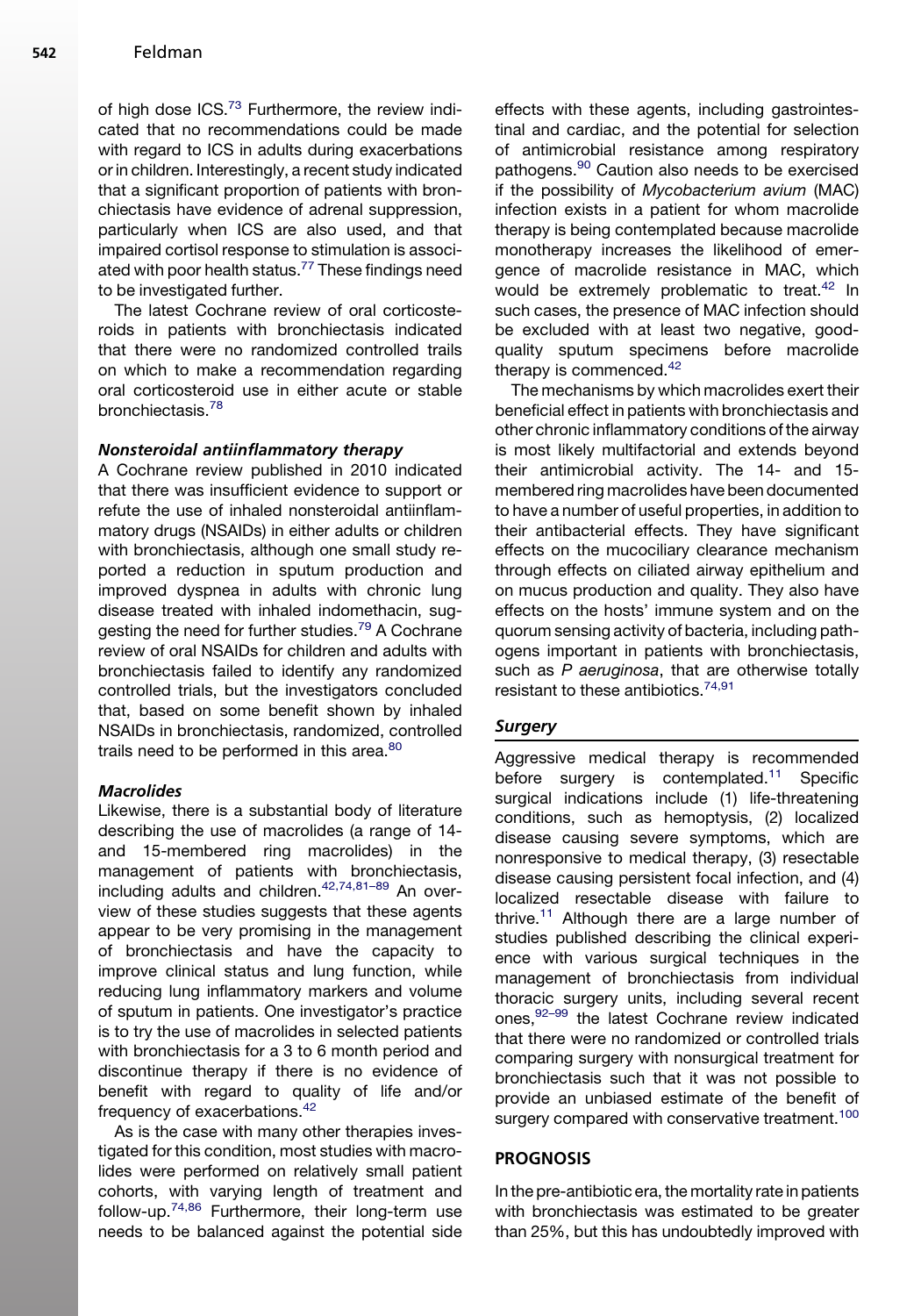<span id="page-8-0"></span>the advent of antibiotics, although it still remains significant and further investigations are clearly required to better define the natural history of the condition[.101](#page-11-0) Bronchiectasis morality appears to be up to 13% over a 5-year follow-up period and patients of older age with chronic hypoxia, hypercapnia, and greater radiological extent of the disease appear to be most vulnerable.<sup>1,97</sup>

#### SUMMARY

The purpose of this article is to review the subject of bronchiectasis with the emphasis on new aspects of diagnosis and management. A summary of the main findings in this regard are as follows:

- Thin-slice HRCT of the chest is considered to be the gold standard for the diagnosis of bronchiectasis
- Because of concerns of the level of radiation exposure with HRCT, particularly in children, MRI has been studied more recently for the diagnosis of bronchiectasis and been found to be a potentially suitable radiation-free alternative to HRCT
- It is important to investigate patients with bronchiectasis for an underlying medical cause, because identification of such a cause frequently leads to a change in medical management in adults and children, and may have significant prognostic implications
- Patients are best managed by a team of health care professionals experienced in the management of bronchiectasis
- As part of management, routine influenza and pneumococcal vaccination is recommended for adults and children
- Effective clearance of mucus from the airways is one of the most important treatment modalities that can be instituted in patients with bronchiectasis
- Chest physiotherapy has been shown to have small, but significant, benefit and should include ACBT and/or use of PEP devices or techniques, with or without postural drainage. There is emerging evidence that inhalation of hypertonic agents such as mannitol and saline, as an adjunct to physiotherapy, may assist in improving tracheobronchial mucus clearance. Exercise and inspiratory muscle training improve exercise tolerance and capacity, and quality of life
- Bronchodilators are recommended for the treatment of airway hyperreactivity, if

present, and/or for the management of associated asthma or COPD

- Antibiotic therapy is recommended for use primarily for acute infective exacerbations, given as a short course either orally or parenterally depending on the severity of illness. Prolonged antibiotic therapy and/or nebulized antibiotics are recommended only in certain circumstances, such as severe and purulent bronchiectasis (chronic bronchial sepsis) and recurrent exacerbations, particularly in cases not responding to conventional courses of antibiotics
- There is a definite emerging role for the use of antiinflammatory therapies, such as inhaled corticosteroids and especially macrolides, which needs to be more clearly defined by additional studies
- Surgery is reserved for selected cases in which sufficient improvement has not been achieved with aggressive medical management.

## **REFERENCES**

- 1. Pappalettera M, Aliberti S, Castellotti P, et al. Bronchiectasis: an update. Clin Respir J 2009;3: 1752–6981.
- 2. Stafler P, Carr SB. Non-cystic fibrosis bronchiectasis: its diagnosis and management. Arch Dis Child Educ Pract Ed 2010;95:73–82.
- 3. Leikin JB. Bronchiectasis. Dis Mon 2008;54:514–64.
- 4. Pasteur MC, Bilton D, Hill AT, et al. British Thoracic Society guideline for non-CF bronchiectasis. Thorax 2010;65:i1–58.
- 5. Roberts HJ, Hubbard R. Trends in bronchiectasis mortality in England and Wales. Respir Med 2010;104:981–5.
- 6. Al Subie H, Fitzgerald DA. Non-cystic fibrosis bronchiectasis. J Paediatr Child Health 2010. DOI:10.1111/j.1365-2230.2010.03857.x.
- 7. Goeminne P, Dupont L. Non-cystic fibrosis bronchiectasis: diagnosis and management in 21st century. Postgrad Med J 2010;86:493–501.
- 8. Seitz AE, Olivier KN, Steiner CA, et al. Trends and burden of bronchiectasis-associated hospitalizations in the United States, 1993–2006. Chest 2010;138(4):944–9.
- 9. Weycker D, Edelsberg J, Oster G, et al. Prevalence and economic burden of bronchiectasis. Clin Pulm Med 2005;12:205–9.
- 10. King PT, Daviskas E. Pathogenesis and diagnosis of bronchiectasis. Breathe 2010;6:343–51.
- 11. Dagli E. Non cystic fibrosis bronchiectasis. Paediatr Respir Rev 2000;1:64–70.
- 12. Fuschilllo S, De Felice A, Balzano G. Mucosal inflammation in idiopathic bronchiectasis: cellular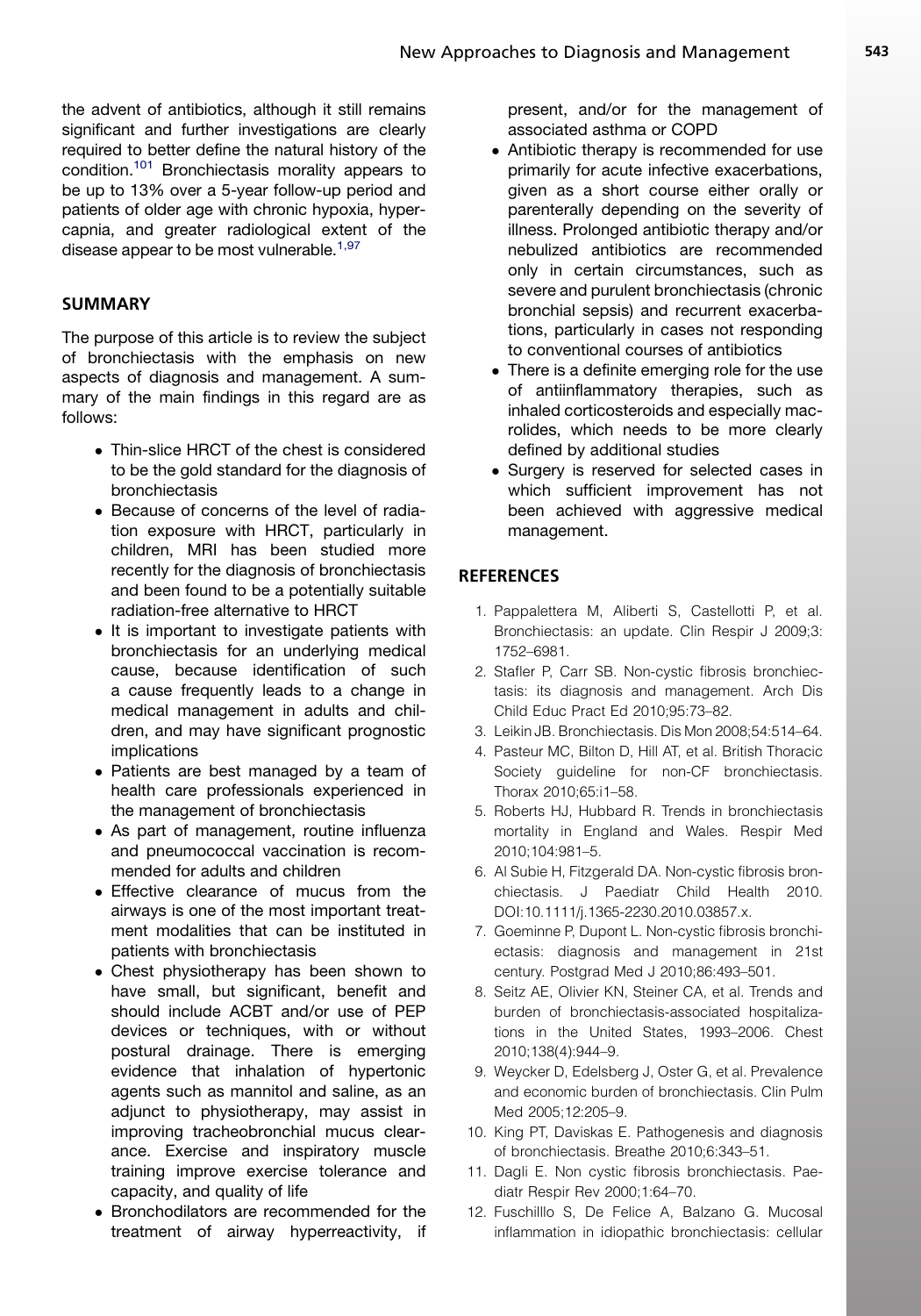# <span id="page-9-0"></span>544 Feldman

and molecular mechanisms. Eur Respir J 2008;31: 396–406.

- 13. King PT. The pathophysiology of bronchiectasis. Int J Chron Obstruct Pulmon Dis 2009;4:411–9.
- 14. Javidan-Nejad C, Bhalla S. Bronchiectasis. Radiol Clin North Am 2009;47:289–306.
- 15. Tsang KW, Bilton D. Clinical challenges in managing bronchiectasis. Respirology 2009;14: 637–50.
- 16. Cole PJ. Inflammation: a two-edged sword—the model of bronchiectasis. Eur J Respir Dis Suppl 1986;147:6–15.
- 17. Li AM, Sonnappa S, Lex C, et al. Non-CF bronchiectasis: does knowing the aetiology lead to changes in management? Eur Respir J 2005;26:8–14.
- 18. Shoemark A, Ozerovitch L, Wilson R. Aetiology in adult patients with bronchiectasis. Respir Med 2007;101:1163–70.
- 19. Rosen MJ. Chronic cough due to bronchiectasis. Chest 2006;129(Suppl):122S–31S.
- 20. Zoumot Z, Wilson R. Respiratory infection in noncystic fibrosis bronchiectasis. Curr Opin Infect Dis 2010;23:165–70.
- 21. Loebinger MR, Wilson R. Pharmacotherapy for bronchiectasis. Expert Opin Pharmacother 2007; 8(18):3183–93.
- 22. O'Donnell AE. Bronchiectasis. Chest 2008;134: 815–23.
- 23. Martinez-Garcia MA, Perpina-Tordera M, Roman-Sanchez P, et al. Quality-of-life determinants in patients with clinically stable bronchiectasis. Chest 2005;128:739–45.
- 24. Murray MP, Turnbull K, MacQuarrie S, et al. Validation of the Leicester Cough Questionnaire in noncystic fibrosis bronchiectasis. Eur Respir J 2009; 34(1):125–31.
- 25. Wilson R. Bronchiectasis. In: Niederman MS, Sarosi G, Glassroth J, editors. Respiratory infections. 2nd edition. Philadelphia: Lippincott, Williams and Wilkins; 2001. p. 47–359.
- 26. Sheehan RE, Wells AU, Copley SJ, et al. A comparison of serial computed tomography and functional change in bronchiectasis. Eur Respir J 2002;20:581–7.
- 27. Eshed I, Minski I, Katz R, et al. Bronchiectasis: correlation of high resolution CT findings with healthrelated quality of life. Clin Radiol 2007;62:152–9.
- 28. Alzeer AH. HRCT score in bronchiectasis: correlation with pulmonary function tests and pulmonary artery pressure. Ann Thorac Med 2008;3:82–6.
- 29. Montella S, Santamaria F, Salvatore M, et al. Assessment of chest high-field magnetic resonance imaging in children and young adults with noncystic fibrosis chronic lung disease: comparison to high-resolution computed tomography and correlation with pulmonary function. Invest Radiol 2009;44:532–8.
- 30. Ilowite J, Spiegler P, Kessler H. Pharmacological treatment options for bronchiectasis. Focus on antimicrobial and anti-inflammatory agents. Drugs 2009;69(4):407–19.
- 31. Ten Hacken N, Kerstjens H, Postma D. Bronchiectasis. Clin Evid (Online) 2008;2008:1507.
- 32. King PT, Daviskas E. Management of bronchiectasis. Breathe 2010;6:353–64.
- 33. Sharples LD, Edmunds J, Bilton D, et al. A randomized controlled crossover trial of nurse practitioner versus doctor led outpatient care in a bronchiectasis clinic. Thorax 2002;57:661–6.
- 34. French J, Bilton D, Campbell F. Nurse specialist care for bronchiectasis. Cochrane Database Syst Rev 2003;3:CD004319.
- 35. Chang CC, Morris PS, Chang AB. Influenza vaccine for children and adults with bronchiectasis. Cochrane Database Syst Rev 2007;3:CD006218.
- 36. Chang CC, Singleton RJ, Morris PS, et al. Pneumococcal vaccine for children and adults with bronchiectasis. Cochrane Database Syst Rev 2009;2:CD006316.
- 37. Murray MP, Pentland JL, Hill AT. A randomized crossover trial of chest physiotherapy in noncystic fibrosis bronchiectasis. Eur Respir J 2009; 34:1086–92.
- 38. Martinez-Garcia MA, Soriano JB. Physiotherapy in bronchiectasis: we have more patients, we need more evidence. Eur Respir J 2009;34:1011–2.
- 39. Eaton T, Young P, Zeng I, et al. A randomized evaluation of the acute efficacy, acceptability and tolerability of flutter and active cycle of breathing with and without postural drainage in non-cystic fibrosis bronchiectasis. Chron Respir Dis 2007;4:23–30.
- 40. Bradley J, Moran F, Greenstone M. Physical training for bronchiectasis. Cochrane Database Syst Rev 2002;3:CD002166.
- 41. Crockett AJ, Cranston JM, Latimer KM, et al. Mucolytics for bronchiectasis. Cochrane Database Syst Rev 2000;2:CD001289.
- 42. Metersky ML. New treatment options for bronchiectasis. Ther Adv Respir Dis 2010;4:93–9.
- 43. Chang AB, Bilton D. Exacerbations in cystic fibrosis: 4—Non-cystic fibrosis bronchiectasis. Thorax 2008;63:269–76.
- 44. Daviskas E, Anderson SD, Eberl S, et al. Inhalation of dry powder mannitol improves clearance of mucus in patients with bronchiectasis. Am J Respir Crit Care Med 1999;159(6):1843–8.
- 45. Daviskas E, Anderson SD, Eberl S, et al. The 24-h effect of mannitol on the clearance of mucus in patients with bronchiectasis. Chest 2001;119: 414–21.
- 46. Daviskas E, Anderson SD, Gomes K, et al. Inhaled mannitol for the treatment of mucociliary dysfunction in patients with bronchiectasis: effect on lung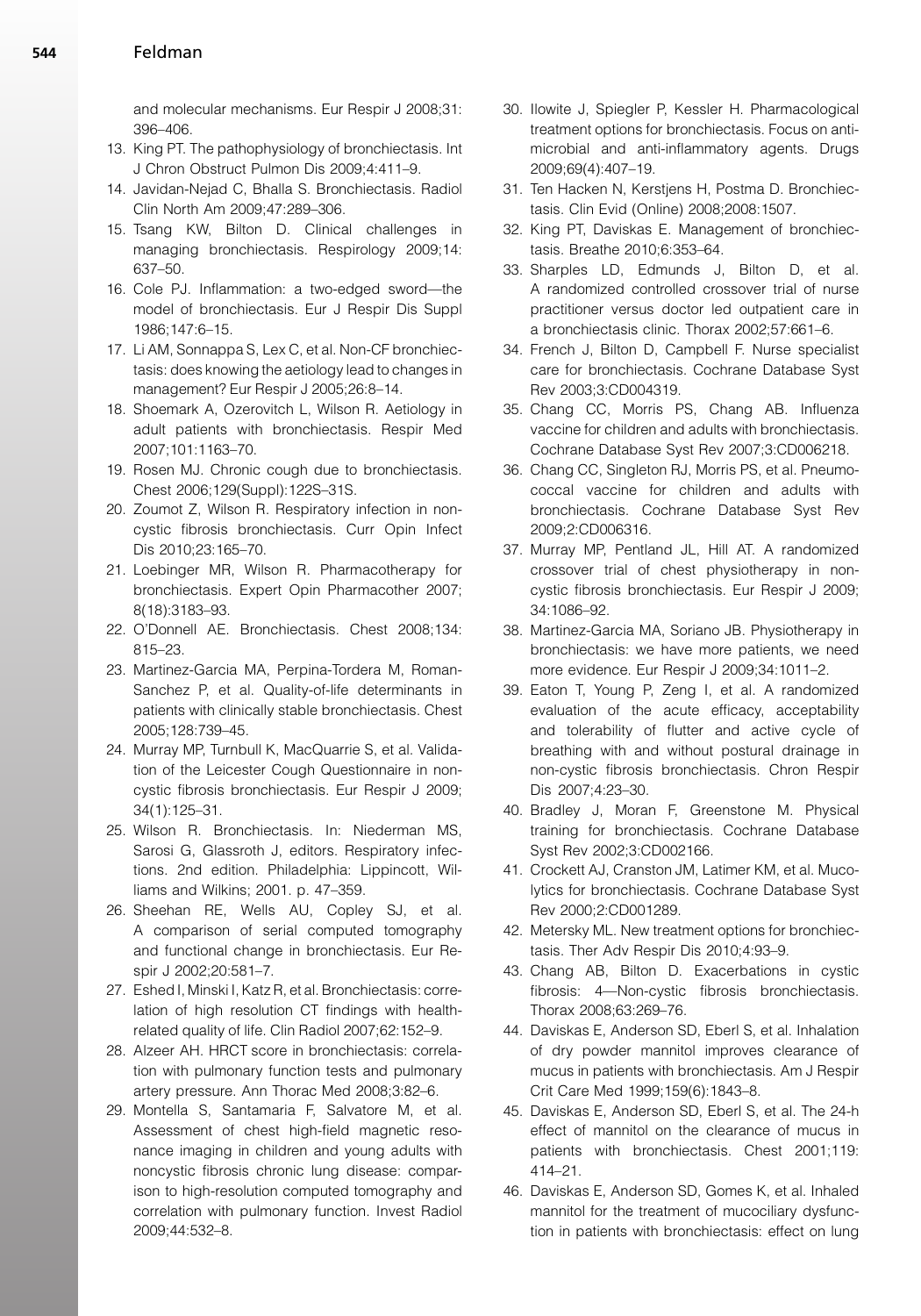<span id="page-10-0"></span>function, health status and sputum. Respirology 2005;10(1):46–56.

- 47. Daviskas E, Anderson SD, Eberl S, et al. Effect of increasing doses of mannitol on mucus clearance in patients with bronchiectasis. Eur Respir J 2008; 31:765–72.
- 48. Daviskas E, Anderson SD, Young IH. Effect of mannitol and repetitive coughing on the sputum properties in bronchiectasis. Respir Med 2010;104:371–7.
- 49. Wills P, Greenstone M. Inhaled hyperosmolar agents for bronchiectasis. Cochrane Database Syst Rev 2006;2:CD002996.
- 50. Kellett F, Redfern J, Niven RM. Evaluation of nebulised hypertonic saline (7%) as an adjunct to physiotherapy in patients with stable bronchiectasis. Respir Med 2005;99(1):27–31.
- 51. Hassan JA, Saadiah S, Roslan H, et al. Bronchodilator response to inhaled beta-2 agonist and anticholinergic drugs in patients with bronchiectasis. Respirology 1999;4:423–6.
- 52. Sheikh A, Nolan D, Greenstone M. Long-acting beta-2-agonists for bronchiectasis. Cochrane Database Syst Rev 2001;4:CD002155.
- 53. Lasserson T, Holt K, Evans D, et al. Anticholinergic therapy for bronchiectasis. Cochrane Database Syst Rev 2001;4:CD002163.
- 54. Steele K, Greenstone M, Lasserson JA. Oral methyl-xanthines for bronchiectasis. Cochrane Database Syst Rev 2001;1:CD002734.
- 55. Franco F, Sheikh A, Greenstone M. Short acting beta-2 agonists for bronchiectasis. Cochrane Database Syst Rev 2003;3:CD003572.
- 56. Saito Y, Azuma A, Morimoto T, et al. Tiotropium ameliorates symptoms in patients with chronic airway mucus hypersecretion which is resistant to macrolide therapy. Intern Med 2008;47:585–91.
- 57. Corless JA, Warburton CJ. Leukotriene receptor antagonists for non-cystic fibrosis. Cochrane Database Syst Rev 2000;4:CD002174.
- 58. Murray MP, Turnbull K, MacQuarrie S, et al. Assessing response to treatment of exacerbations of bronchiectasis in adults. Eur Respir J 2009;33:312–7.
- 59. Hill SL, Burnett D, Hewetson KA, et al. The response of patients with purulent bronchiectasis to antibiotics for four months. Q J Med 1988; 66(250):163–73.
- 60. Currie DC, Garbett ND, Chan KL, et al. Doubleblind randomized study of prolonged higher-dose oral amoxicillin in purulent bronchiectasis. Q J Med 1990;76(280):799–816.
- 61. Rayner CF, Tillotson G, Cole PJ, et al. Efficacy and safety of long-term ciprofloxacin in the management of severe bronchiectasis. J Antimicrob Chemother 1994;34(1):149–56.
- 62. Evans DJ, Greenstone M. Long-term antibiotics in the management of non-CF bronchiectasis—do they improve outcome? Respir Med 2003;97:851–8.
- 63. Evans DJ, Bara A, Greenstone M. Prolonged antibiotics for purulent bronchiectasis in children and adults. Cochrane Database Syst Rev 2007;2:CD001392.
- 64. Drobnic ME, Sune P, Montoro JB, et al. Inhaled tobramycin in non-cystic fibrosis patients with bronchiectasis and chronic bronchial infection with Pseudomonas aeruginosa. Ann Pharmacother 2005;39(1):39–44.
- 65. Scheinberg P, Shore E, on behalf of the PC-TNDS-008 Study Group. A pilot study of the safety and efficacy of tobramycin solution for inhalation in patients with severe bronchiectasis. Chest 2005; 127:1420–6.
- 66. Bilton D, Henig N, Morrissey B, et al. Addition of inhaled tobramycin to ciprofloxacin for acute exacerbations of Pseudomonas aeruginosa infection in adult bronchiectasis. Chest 2006;130:1503–10.
- 67. Murray MP, Govan JR, Doherty CJ, et al. A randomized controlled trial of nebulised gentamicin in non-cystic fibrosis bronchiectasis. Am J Respir Crit Care Med 2011;183(4):491–9.
- 68. Orriols R, Rolg J, Ferrer J, et al. Inhaled antibiotic therapy in non-cystic fibrosis patients with bronchiectasis and chronic bronchial infection by Pseudomonas aeruginosa. Respir Med 1999; 93(7):476–80.
- 69. Macleod DL, Barker LM, Sutherland JL, et al. Antibacterial activities of a fosfomycin/tobramycin combination: a novel inhaled antibiotic for bronchiectasis. J Antimicrob Chemother 2009;64(4):829–36.
- 70. Rubin BK. Aerosolized antibiotics for non-cystic fibrosis bronchiectasis. J Aerosol Med Pulm Drug Deliv 2008;21(1):71–6.
- 71. Tsang KW, Tan KC, Ho PL, et al. Inhaled fluticasone in bronchiectasis: a 12 month study. Thorax 2005; 60(3):239–43.
- 72. Martinez-Garcia MA, Perpina-Tordera M, Roman-Sanchez P, et al. Inhaled steroids improve quality of life in patients with steady-state bronchiectasis. Respir Med 2006;100:1623–32.
- 73. Kapur N, Bell S, Kolbe J, et al. Inhaled steroids for bronchiectasis. Cochrane Database Syst Rev 2009;1:CD000996.
- 74. King P. Is there a role for inhaled corticosteroids and macrolide therapy in bronchiectasis? Drugs 2007;67:965–74.
- 75. Elborn JS, Johnston B, allen F, et al. Inhaled steroids in patients with bronchiectasis. Respir Med 1992;86:121–4.
- 76. Tsang KW, Ho PL, Lam WK, et al. Inhaled fluticasone reduces sputum inflammatory indices in severe bronchiectasis. Am J Respir Crit Care Med 1998;158:723–7.
- 77. Holme J, Tomlinson JW, Stockley RA, et al. Adrenal suppression in bronchiectasis and the impact of inhaled corticosteroids. Eur Respir J 2008;32: 1047–52.